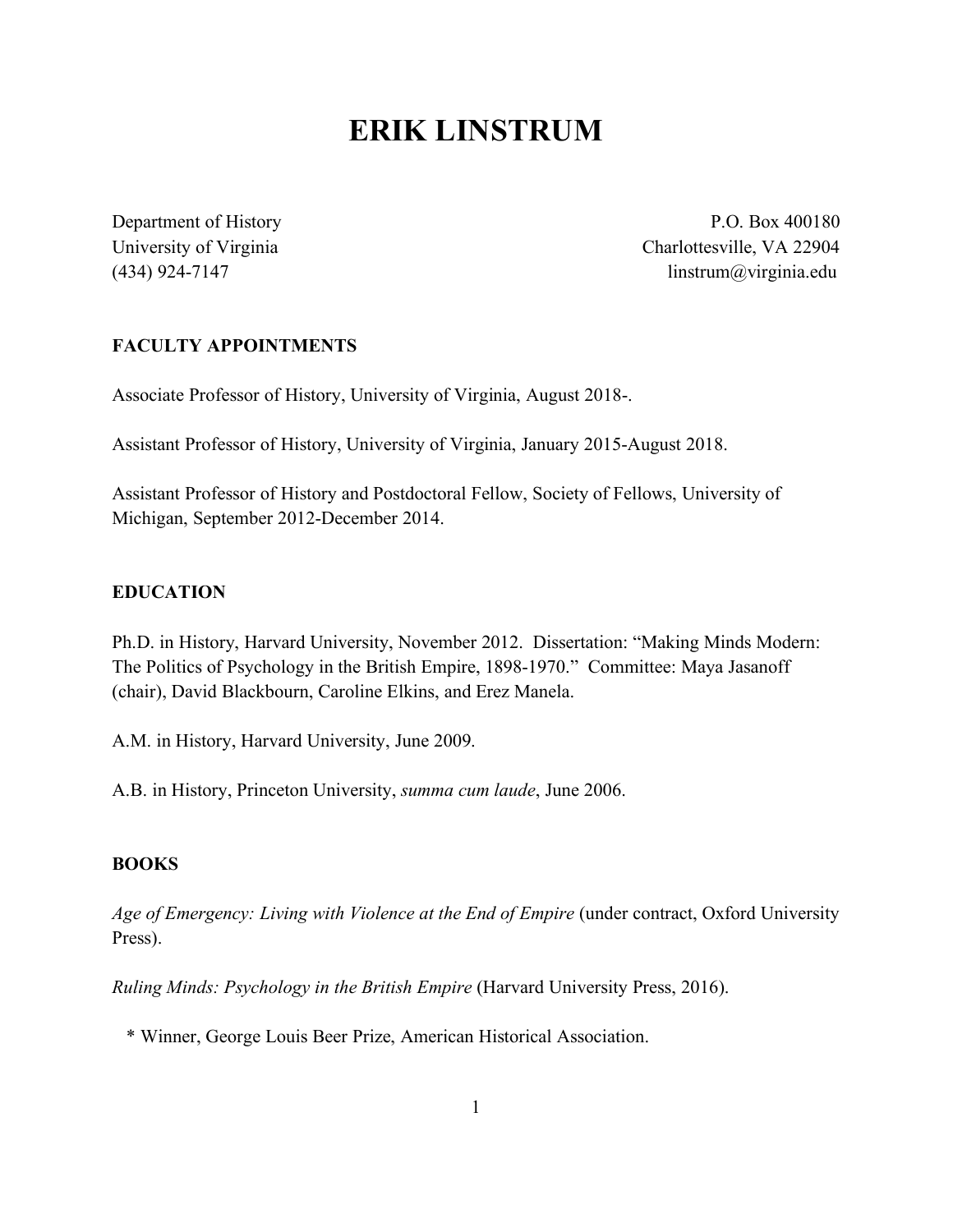## **ARTICLES AND CHAPTERS**

"Colonial Counterinsurgency in the Shadow of Total War," in *Globalizing the History of Twentieth-Century War*, ed. Bruno Cabanes (in progress).

"What Is Decolonization Now? An Exchange," *Twentieth-Century British History* (with Priyamvada Gopal, Saima Nasar, Vanessa Ogle, Tehila Sasson, and Stuart Ward) (in progress).

"Political Reporting," in *Information: A Historical Companion*, edited by Anthony Grafton, Ann Blair, Paul Duguid, and Anja Goeing (Princeton University Press, 2021).

"The Case History in the Colonies," *History of the Human Sciences* 33, no. 3-4 (October 2020): 85-94.

"Domesticating Chemical Weapons: Tear Gas and the Militarization of Policing in the British Imperial World, 1919-1981," *Journal of Modern History* 91, no. 3 (September 2019): 557-585.

"Facts about Atrocity: Reporting Colonial Violence in Postwar Britain," *History Workshop Journal* 84 (fall 2017): 108-127.

"Specters of Dependency: Psychoanalysis in the Age of Decolonization," in *Psychoanalysis in the Age of Totalitarianism*, ed. Daniel Pick and Matt ffytche (Routledge, 2016).

"Britain," in *Blackwell Encyclopedia of Race, Ethnicity, and Nationalism*, ed. John Stone, et al. (Wiley-Blackwell, 2016).

"The Making of a Translator: James Strachey and the Origins of British Psychoanalysis," *Journal of British Studies* 53, no. 3 (July 2014): 685-704.

"The Politics of Psychology in the British Empire, 1898-1960," *Past & Present* 215 (May 2012): 195-233.

\* Winner, Walter D. Love Article Prize, North American Conference on British Studies, and FHHS Article Prize, Forum for History of Human Science.

\* Reprinted in *The British Empire: Critical Readings*, ed. Philippa Levine (Bloomsbury, 2018).

"Strauss's *Life of Jesus*: Publication and the Politics of the German Public Sphere," *Journal of the History of Ideas* 71, no. 4 (Oct. 2010): 593-616.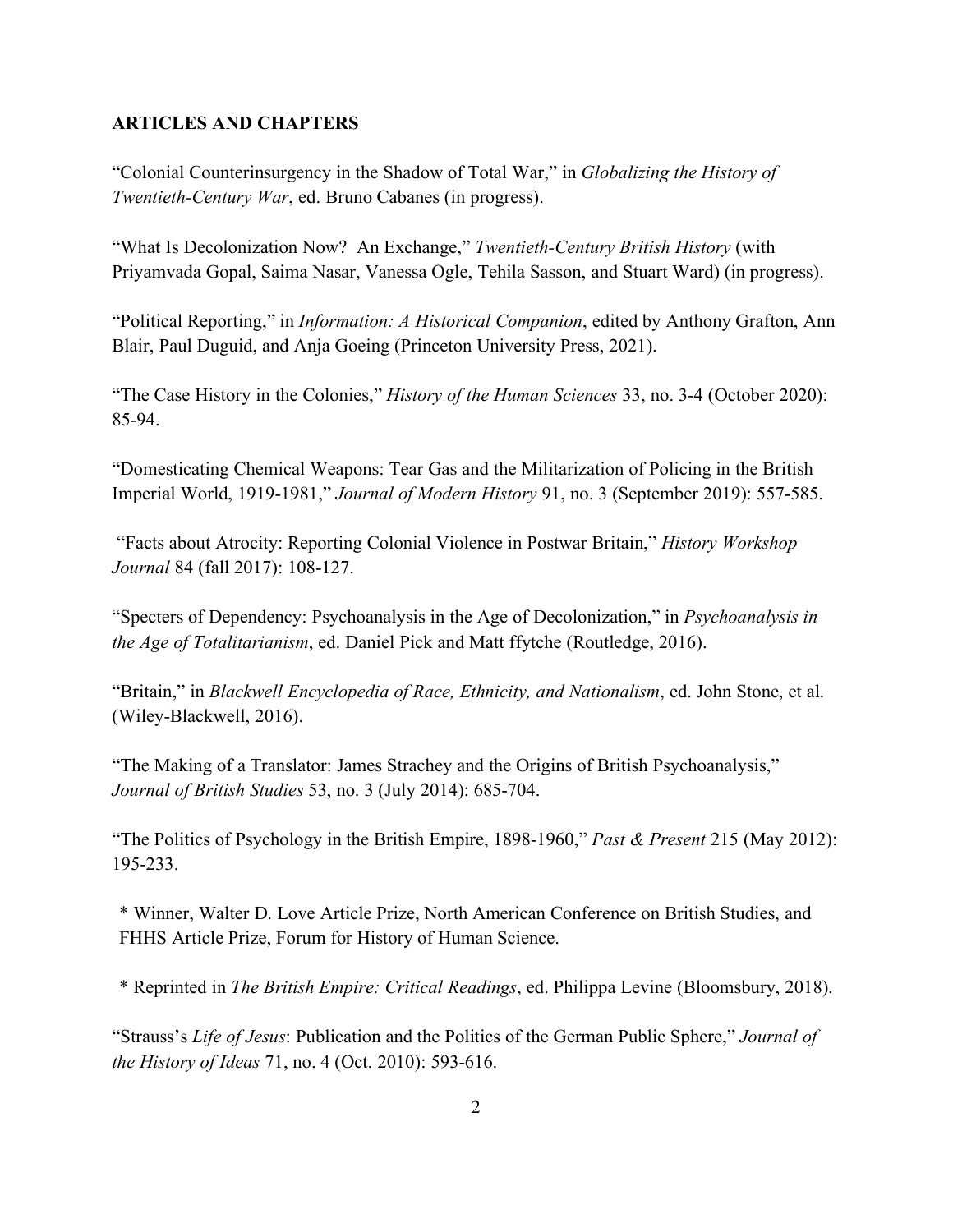## **ESSAYS AND LONG REVIEWS**

"Conscience and Empire," review essay on *Insurgent Empire* by Priyamvada Gopal and *Time's Monster* by Priya Satia, *Twentieth-Century British History* (forthcoming 2021).

"A History of Violence: Pursuing the Ghosts of the British Empire," *Berlin Journal*, no. 34 (2020-2021), online at https://www.americanacademy.de/a-history-of-violence/.

"Résistances du rêve, rêves de résistance: Empire colonial britannique, années 1930," *Sensibilités: Histoire, critique et sciences sociales*, no. 4 (August 2018): 58-63 [French translation of *Aeon* article].

Review essay on *The Trouble with Empire: Challenges to Modern British Imperialism* by Antoinette Burton, *How Empire Shaped Us* by Antoinette Burton and Dane Kennedy (eds.), and *British Imperial: What the Empire Wasn't* by Bernard Porter, *Journal of World History* 29, no. 2 (June 2018): 257-265.

"The Empire Dreamt Back," *Aeon* (4 December 2017), online at https://aeon.co/essays/britainsimperial-dream-catchers-and-the-truths-of-empire.

"The Critic in Exile: Rediscovering Erich Auerbach," *Yale Review* 96, no. 1 (Jan. 2008): 149- 157.

## **SHORT REVIEWS**

*Decolonization and Conflict: Colonial Comparisons and Legacies*, ed. Martin Thomas and Gareth Curless, *Journal of Contemporary History* 54, no. 3 (2019): 688-689.

*Morale: A Modern British History* by Daniel Ussishkin, *Journal of Modern History* 91, no. 2 (2019): 443-444.

"Fantasy Land," review of *Imperial Boredom: Monotony and the British Empire* by Jeffrey Auerbach, *History Today* 69, no. 3 (March 2019): 96-98.

*Psychoanalysis, Total War, and the Making of the Democratic Self in Post-War Britain* by Michal Shapira, *American Historical Review* 122 (2017): 254-255.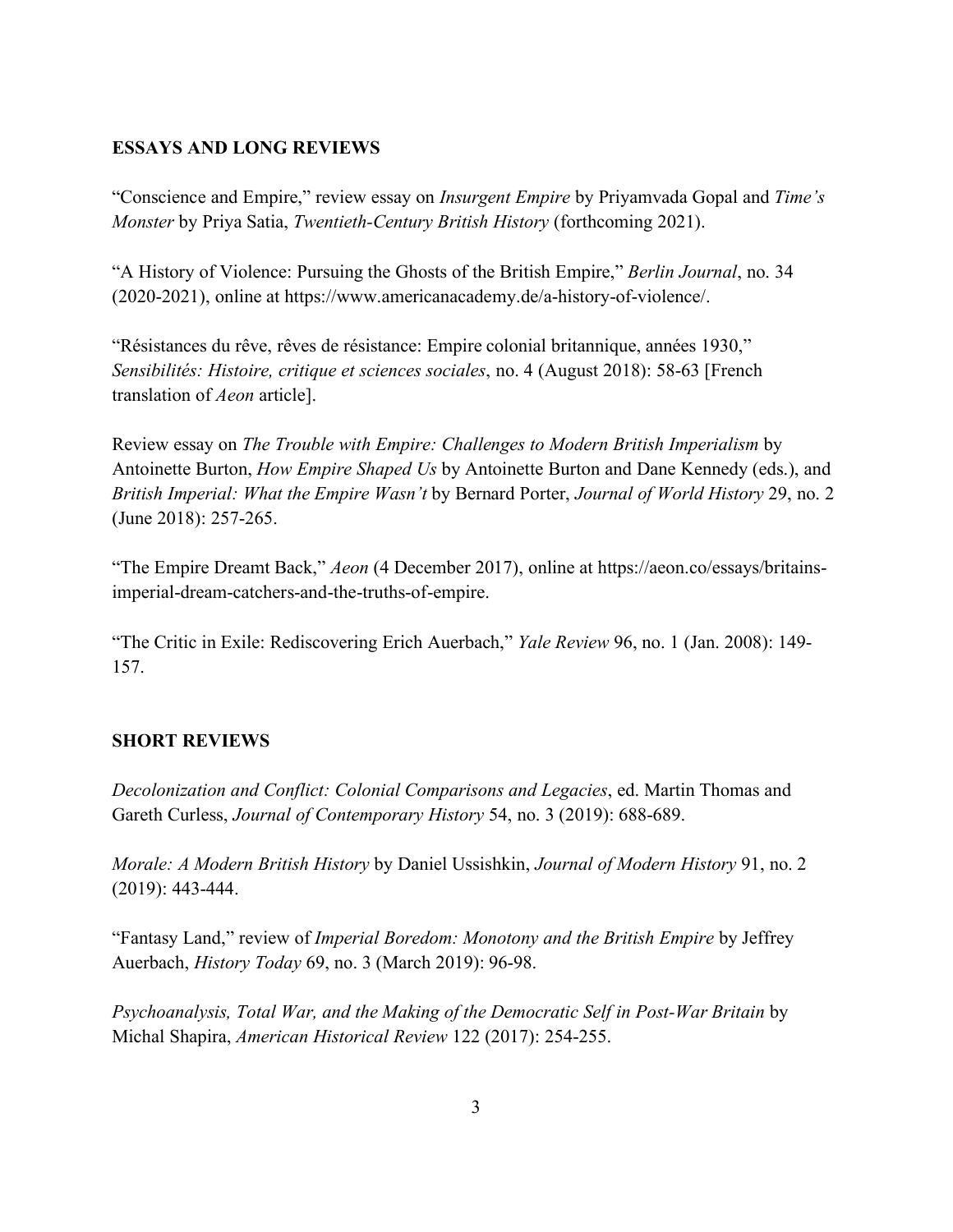*In the Club: Associational Life in Colonial South Asia* by Benjamin B. Cohen, *Journal of British Studies* 55, no. 2 (2016): 425-426.

*Black Skin, White Coats: Nigerian Psychiatrists, Decolonization, and the Globalization of Psychiatry* by Matthew M. Heaton, *Journal of Canadian History/Annales canadiennes d'histoire*  50, no. 3 (2015): 626-628.

*The Transformation of the Psyche in British Primary Care, 1880-1970* by Rhodri Hayward, *Contemporary British History* 29, no. 2 (2015): 291-293.

*Mental Hygiene and Psychiatry in Modern Britain: Science, Technology and Medicine in Modern History* by Jonathan Toms, *Journal of British Studies* 53, no. 3 (July 2014): 826-827.

*The Pursuit of the Nazi Mind: Hitler, Hess, and the Analysts* by Daniel Pick, *History of the Human Sciences* 26 (2013): 151-155.

# **PRIZES, HONORS, AND MAJOR FELLOWSHIPS**

ACLS/Burkhardt Fellowship for Recently Tenured Scholars, 2021-2022.

Berlin Prize, American Academy in Berlin, 2021.

Kluge Fellowship, Library of Congress, 2017-18.

Eurias Fellowship, CRASSH, University of Cambridge, 2017-18 (declined).

George Louis Beer Prize, American Historical Association (for best book in European international history after 1895), 2017.

Walter D. Love Prize, North American Conference on British Studies (for best article by a North American scholar in British studies), 2013.

FHHS Article Prize, Forum for History of Human Science (for best recent article in the field), 2013.

Harold K. Gross Prize, Department of History, Harvard University, 2012.

Bowdoin Prize for Graduate Essay in English ("A Dream Dictionary for the World: Charles Gabriel Seligman and the Globalization of the Unconscious"), Harvard University, 2012.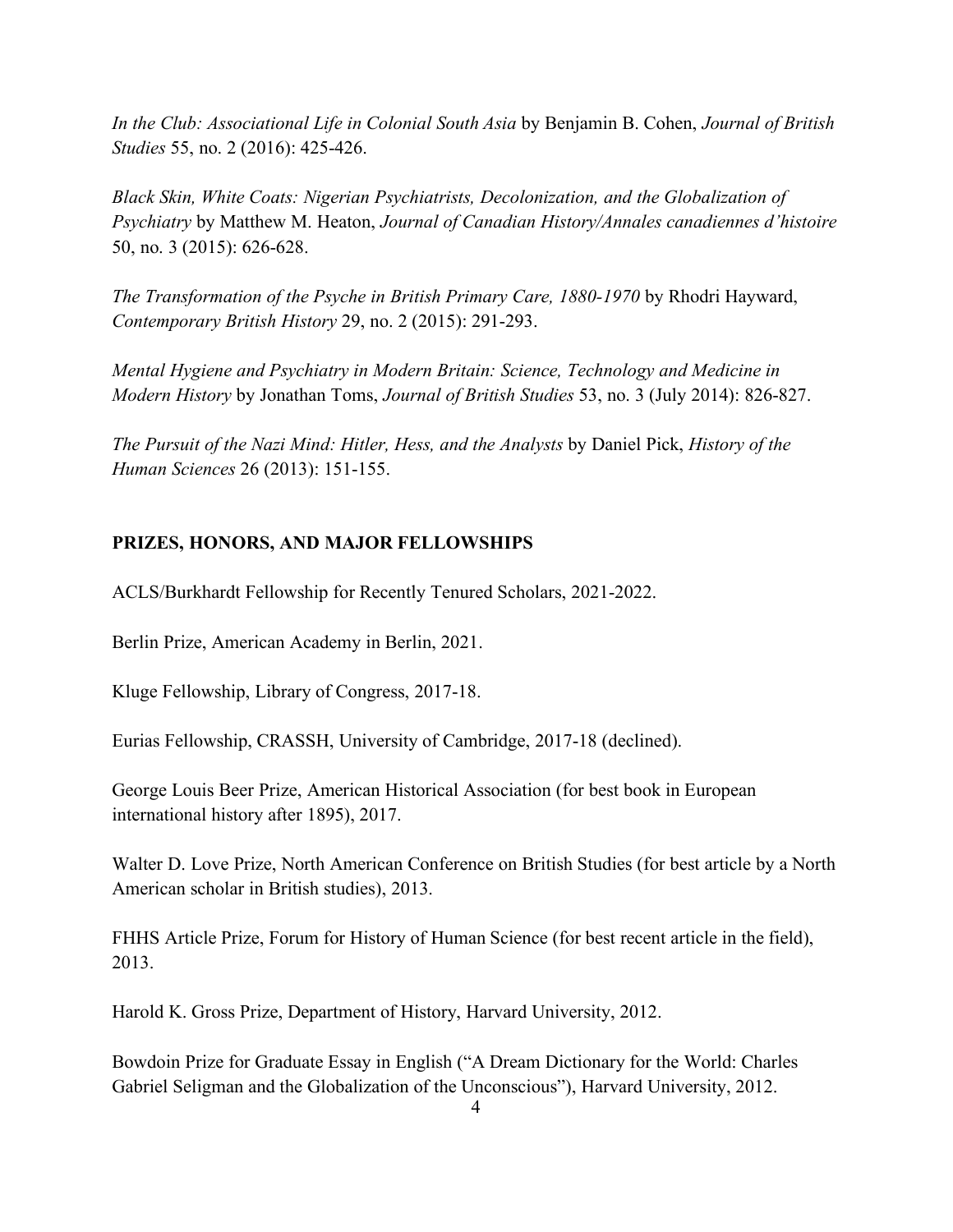Ernest May Fellowship in History and Policy, Kennedy School of Government, Harvard University, 2011-12.

Mellon Fellowship for Dissertation Research, Institute of Historical Research, London, 2010-11.

Laurence Hutton Prize (for highest standing in History), Princeton University, 2006.

Phi Beta Kappa, Princeton University, 2005.

## **OTHER FELLOWSHIPS AND RESEARCH GRANTS**

- Arts, Humanities, and Social Science research grants, College of Arts and Sciences, University of Virginia, 2014-2021.
- Mellon Humanities Fellow, Institute of the Humanities and Global Cultures, University of Virginia, 2019-20.
- Center for Global Inquiry and Innovation research grant, University of Virginia, 2017.
- Office of the Vice President for Research and College of Literature, Science, and the Arts research grants, University of Michigan, 2014.
- Franklin Research Grant, American Philosophical Society, 2013.
- Clive Fellowship, Department of History, Harvard University, 2012.
- Krupp Dissertation Research Fellowship, Center for European Studies, Harvard University, 2010-11.
- Mid-Dissertation Grant, Weatherhead Center for International Affairs, Harvard University, 2010. Dissertation Research Grant, Committee on African Studies, Harvard University, 2010.
- Graduate Summer Travel Grant, Center for European Studies, Harvard University, 2009.

Travel and Research Grant, Department of History, Harvard University, 2008.

Whipple V.N. Jones Graduate Fellowship, Harvard University, 2008.

Stone-Davis Prize Fellowship, Department of History, Princeton University, 2005.

## **INVITED TALKS AND PRESENTATIONS**

- "Writing Home: Colonial Violence in Letters, Memoirs, and Novels of the 1950s," Modern British History Seminar, University of Cambridge, May 2021.
- "The Prose of Colonial Violence: Counterinsurgency Writing and the Uses of Explicitness," Research Colloquium for Military History and Cultural History of Violence, University of Potsdam, May 2021.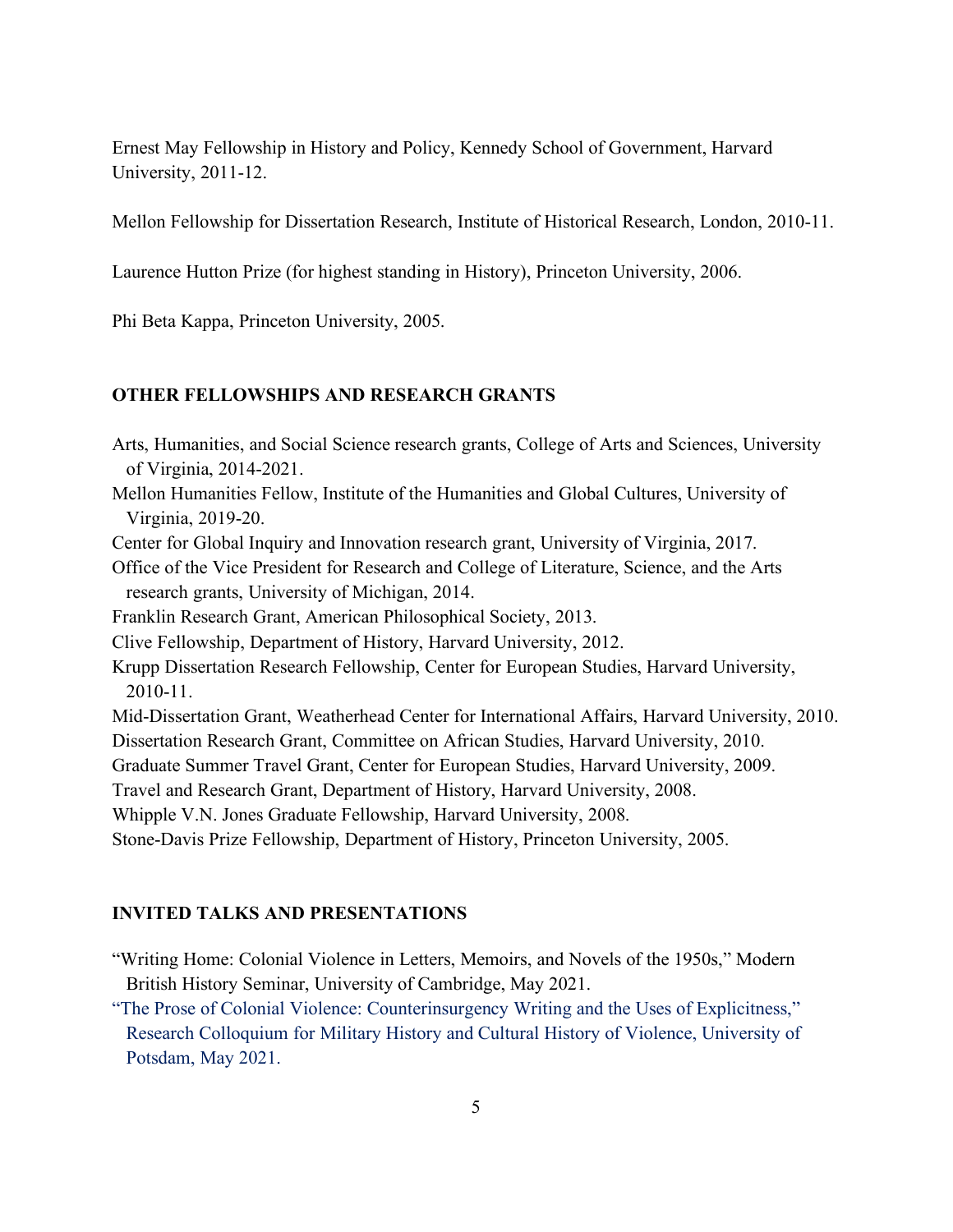- "War Stories: Writing about Violence at the End of the British Empire," Empires and Atlantics Forum, University of Chicago, May 2021.
- "Age of Emergency: Colonial Violence at the End of the British Empire," Axel Springer Lecture, American Academy in Berlin, March 2021.
- "The Limits of Conscience: Blowing the Whistle on Colonial Violence in 1950s Britain," Speaking Out workshop, University of Warwick, February 2021.
- "The Case History in the Colonies," Decolonising Madness, Birkbeck College, University of London, April 2019.
- "What They Knew: Violence at the End of Empire," Graduate Cluster in British Studies, Northwestern University, November 2018.
- Interrogations: Psy Sciences, Coercion, and Confession, Birkbeck College, University of London, July 2016.
- "Open Secrets: Knowledge about Violence in the Postwar British Empire," New Directions in European History Study Group, Center for European Studies, Harvard University, November 2015.
- "Interrogating *The Interrogator*: Cyprus, the BBC, and the Performance of Violence," Hidden Persuaders, Birkbeck College, University of London, July 2015.
- "The Truth about Hearts and Minds: Development and Counterinsurgency in the Postwar British Empire," Science, Technology, and Society Speaker Series, University of Michigan, October 2014.
- History and Psychoanalysis During the Postwar Period, Columbia University, April 2014. Seminar on British History, Newberry Library, Chicago, December 2013.
- Radcliffe Exploratory Seminar on the Archive, History, and Law, Harvard University, October 2013.
- International Security Seminar, Belfer Center for Science and International Affairs, Kennedy School of Government, Harvard University, May 2012.
- Psychoanalysis and History Seminar, Institute of Historical Research, London, February 2011.
- Kandersteg Seminar, Remarque Institute, New York University, Kandersteg, Switzerland, April 2013.
- Director's Seminar, Institute of Historical Research, London, December 2010.

## **CONFERENCE ACTIVITY**

- "Colonial Violence and the Shift from Histories of Knowledge to Histories of Information," North American Conference on British Studies, November 2020.
- Altruism workshop at North American Conference on British Studies, Providence, R.I., October 2018.
- North American Conference on British Studies, Providence, R.I., October 2018 (as commentator).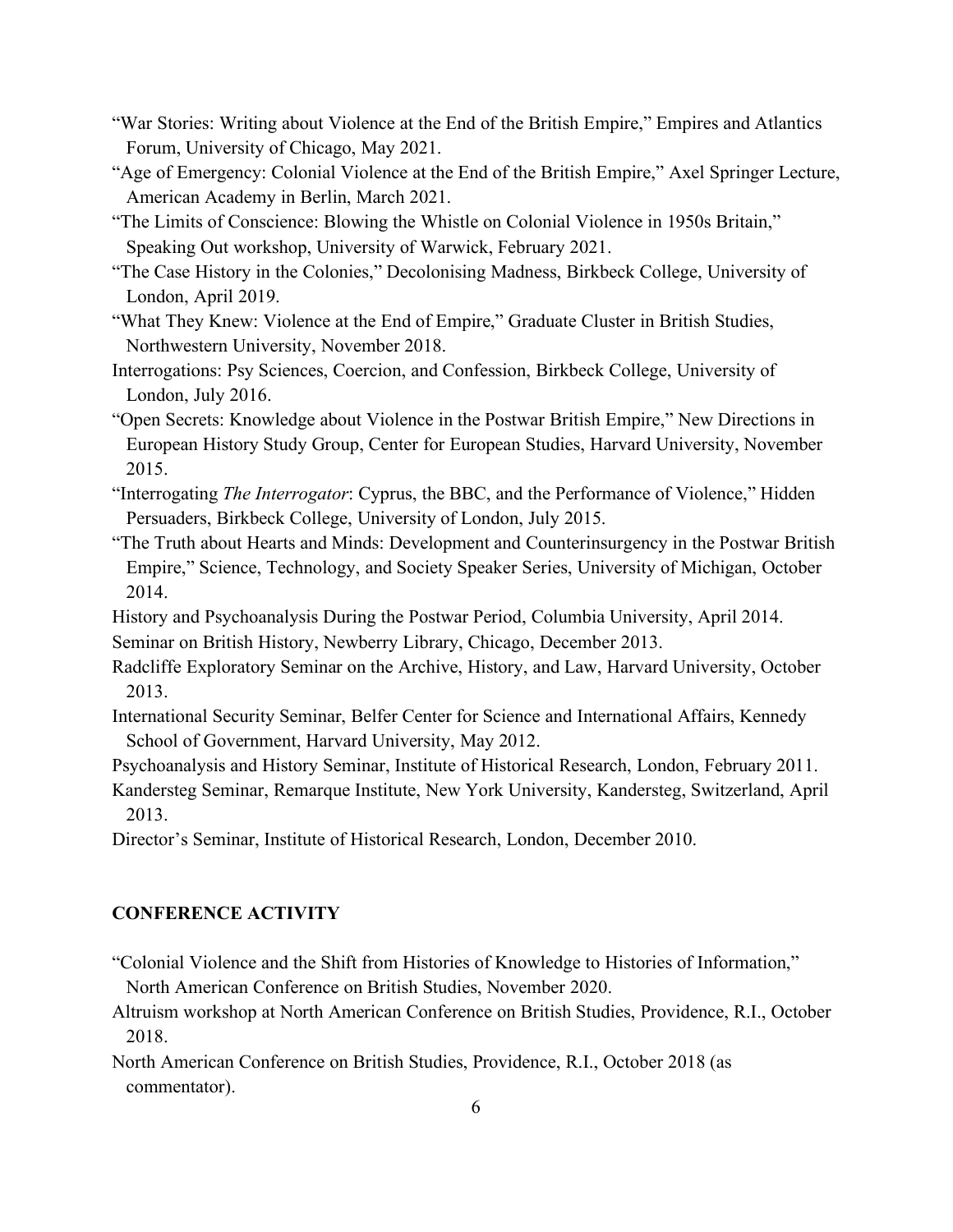- Academy of Global Humanities and Critical Theory graduate conference, University of Virginia, March 2018 (as commentator).
- North American Conference on British Studies, Washington, D.C., November 2016 (as commentator).
- "Subversive Currents and Frustrated Ambitions: Psychology in the British Empire," paper delivered at American Historical Association, Atlanta, January 2016, and Social Science History Association, Baltimore, November 2015.
- "Normalizing Chemical Weapons: Tear Gas and State Violence in the British Empire, 1919- 1981," paper delivered at Rethinking Modern British Studies, University of Birmingham, July 2015.
- Movements and Directions in Capitalism workshop, University of Virginia, April 2015 (as commentator).
- Roundtable on Peter Mandler's *Return from the Natives*, Pacific Coast Conference on British Studies, Las Vegas, March 2015.
- "The Counterinsurgency Laboratory: Psychological Warfare in the Postwar British Empire," paper delivered at American Historical Association, Washington, D.C., January 2014.
- "Psychology after Empire: British Experts and the Postcolonial Personality," paper delivered at North American Conference on British Studies, Portland, Ore., and History of Science Society, Boston, November 2013.
- International Graduate Historical Conference, Central Michigan University, April 2013 (as commentator).
- History and Economics Seminar and International and Global History Seminar, Harvard University, April 2012 (as commentator).
- "The Truth about Hearts and Minds: Counterinsurgency and Development in the Postwar British Empire," paper delivered at Burdens: Writing British History after 1945, University of California, Berkeley, April 2012.
- "A Tale of Two Tests: Mental Testing in the British Empire, 1920-1960," paper delivered at North American Conference on British Studies, Denver, November 2011.
- "Psychoanalysis as Social Therapy: Strachey, Bloomsbury and the Making of a Translator," paper delivered at Graduate Student Conference in Book History, Harvard University, May 2010.
- "The Taming of Instinct: Psychology and the Turn to Development in British Africa, 1907- 1952," paper delivered at Mellon Conference on Empire, Modernity and the British Social Sciences, University of Chicago, April 2009.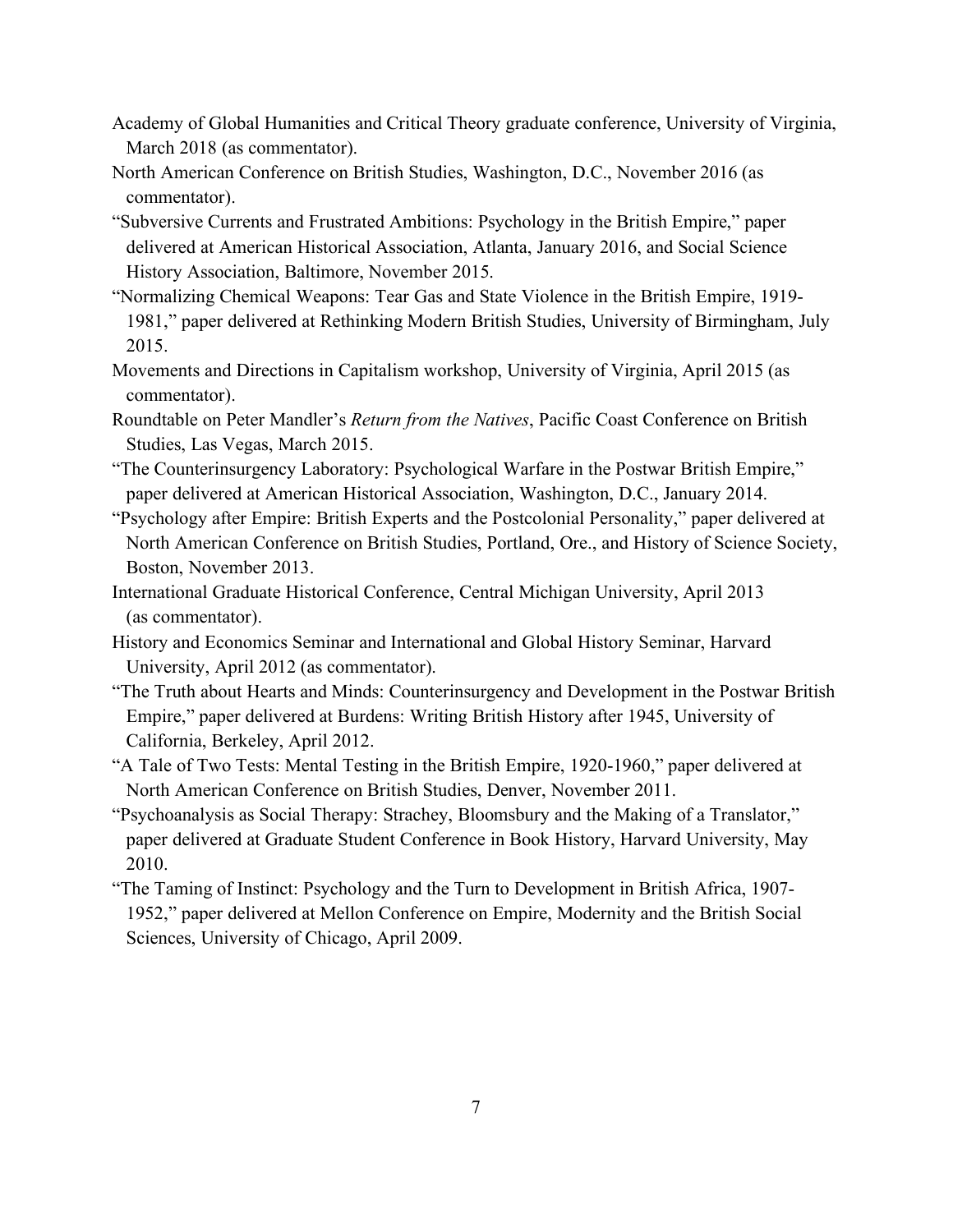## **COURSES TAUGHT**

#### *University of Virginia*

The Emergence of Modern Britain, undergraduate lecture, spring 2020, spring 2017, spring 2016, spring 2015. The British Empire, undergraduate lecture, fall 2021, fall 2019, spring 2019, fall 2016, fall 2015. Distinguished Majors Colloquium, undergraduate honors seminar, fall 2019. Modern British Empire, graduate tutorial, fall 2019, fall 2015. European Colonial Violence, undergraduate major seminar, spring 2019. London: The History of a City, undergraduate major seminar, fall 2016. Spies, Scholars, Scientists: Empire as Information, undergraduate major seminar, spring 2016. The Lives of George Orwell, introductory undergraduate seminar, fall 2015. Explaining Colonial Violence, introductory undergraduate seminar, spring 2015. History of the Human Sciences, graduate tutorial, fall 2016.

#### *University of Michigan*

Inventing the Human Sciences, seminar, winter 2014. Imagining Empire in Modern Britain, seminar, winter 2013. Violence, Imperialism, and Human Rights, seminar, fall 2012.

## *As teaching assistant at Harvard University*

Germany in the World, 1600-2000, Professor David Blackbourn, spring 2010. Africa and Africans: The Making of a Continent in the Modern World, Professor Caroline Elkins, spring 2010. Europe since World War II, Professor Mary Lewis, fall 2009.

#### **PROFESSIONAL SERVICE**

Co-editor, *Twentieth-Century British History*, Oxford University Press, 2020-.

Program Committee, North American Conference on British Studies, 2017-18.

Steering Committee, "Hidden Persuaders? Brainwashing, Culture, Clinical Knowledge and the Cold War Human Sciences," Wellcome Trust project directed by Daniel Pick, 2014-19.